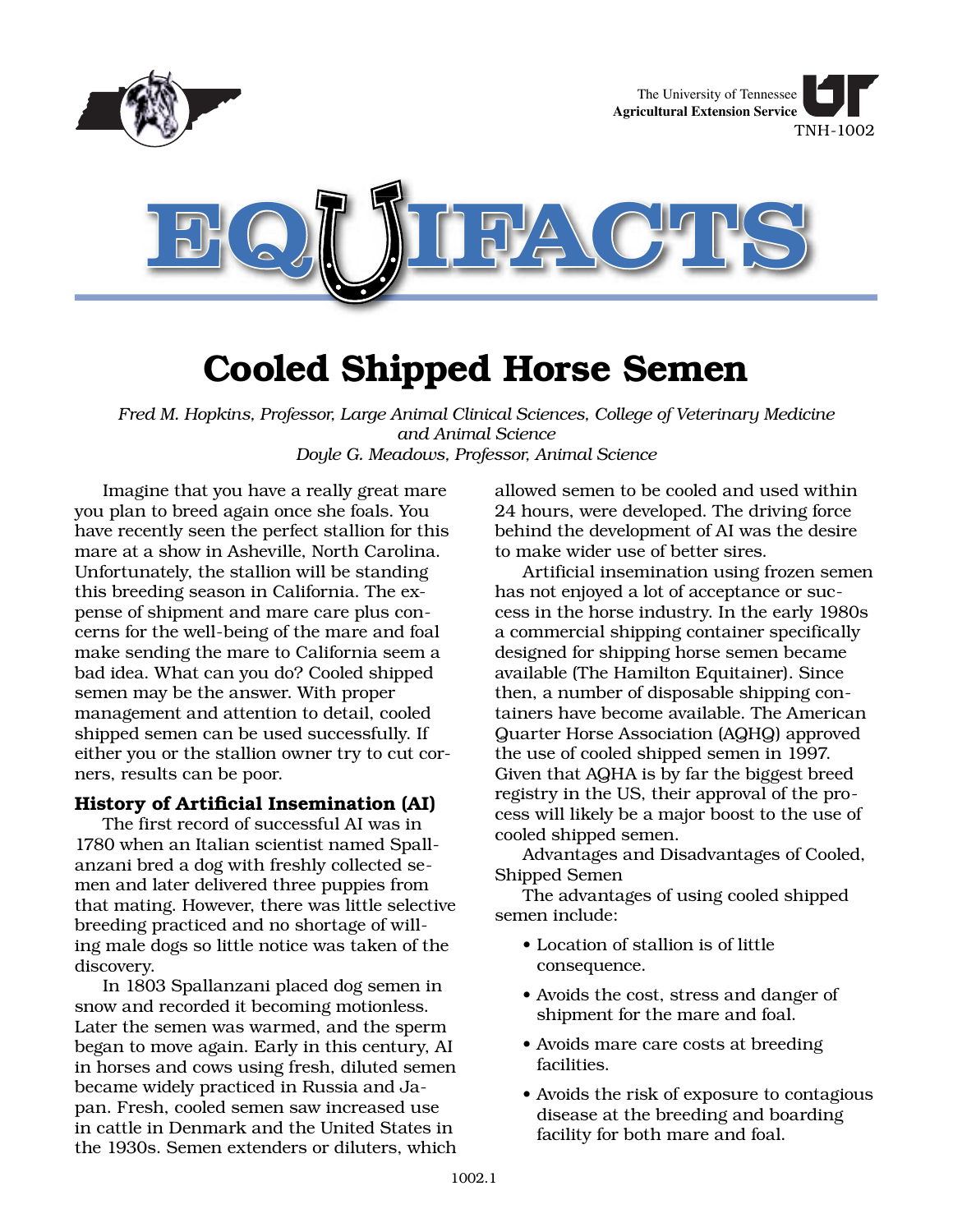• Increases ability to select stallion with desired pedigree and/or performance traits.

The disadvantages of using of cooled shipped semen include:

- Some stallions having acceptable fertility using fresh semen will not maintain that level of fertility when their semen is cooled and shipped.
- An increased number of sperm are required for good pregnancy rates when compared to AI using fresh semen.
- Mare management must be top notch for an acceptable pregnancy rate.
- Cost for equipment, supplies, semen, semen transport and veterinary costs can offset any savings.

Costs associated with breeding a mare will vary widely but include:

- The cost of collecting, extending and shipping the semen.
- The cost of teasing and/or altering the mare's heat cycle.
- Veterinary costs for palpation or ultrasound exam and breeding.
- Drug costs.

## **Breed Registry Restrictions and Interstate Shipping Regulations**

Not every breed organization allows registry of foals that result from breeding using cooled shipped semen. Always check with your breed registry regarding restrictions on the use of cooled shipped semen.

Interstate shipment regulations do not exist in some instances, are ignored in others, and are enforced in yet others. Generally, it is the responsibility of the shipper to see that any interstate shipment regulations such as health tests are met.

## **Fertility Results Obtained Using Cooled Shipped Semen**

Fertility rates in various research trials and on the farm range from 0 percent to 70 percent pregnancy per heat cycle. This wide variation in results points out the importance of management and quality control in successful breeding using cooled shipped semen. Generally, pregnancy rates for a given stallion will run 5 percent to 10 percent lower with shipped semen when compared to fresh semen. Remember that not all fertile stallions' semen survive the cooling process well. Before signing a breeding contract, be sure the stallion you select has a history of success in cooled, shipped semen breeding.

#### **Mare Management**

All arrangements should be made with the stallion owner prior to the breeding season. Contracts should be signed and a plan of action developed as to when in the breeding season you will attempt to breed your mare. Planning and preparation are key to a successful mating using cooled shipped semen.

Selecting a fertile mare is a good first step in mare management. It's just not a good idea to use a mare with a questionable or unknown breeding history for breeding with cooled shipped semen. The mare should be cycling normally, based on regular teasing, and free of health problems. Vaccinations and dewormings should be current.

In order to achieve an acceptable pregnancy rate (more than 50 percent per cycle), the mare should be bred as near to ovulation as possible. Once the mare is found to be in heat by teasing, the mare should be palpated or examined with ultrasound equipment daily or every other day. Once a follicle is found, its size is monitored until its diameter reaches at least 35 mm. At this point the mare is given an injection of the hormone Human Chorionic gonadatropin (HCG) and the semen is ordered. The injection should result in ovulation in 36 to 48 hours. If the semen is ordered at the time of the HCG injection, it should arrive in about 24 hours or just before ovulation. This is a good time to breed the mare.

#### **Stallion Management**

It is important to remember that not all stallions work equally well as producers of semen and not all extenders (diluters) work equally well on all stallions. Successful experience with stallions and extenders is the best way to determine what will or will not work.

Within a few minutes of collection, the semen should be mixed with warm semen extender. A variety of extenders are available but all contain water and nutrients for the sperm cells. Also, chemicals in the extenders keep the acidity of the ejaculate within an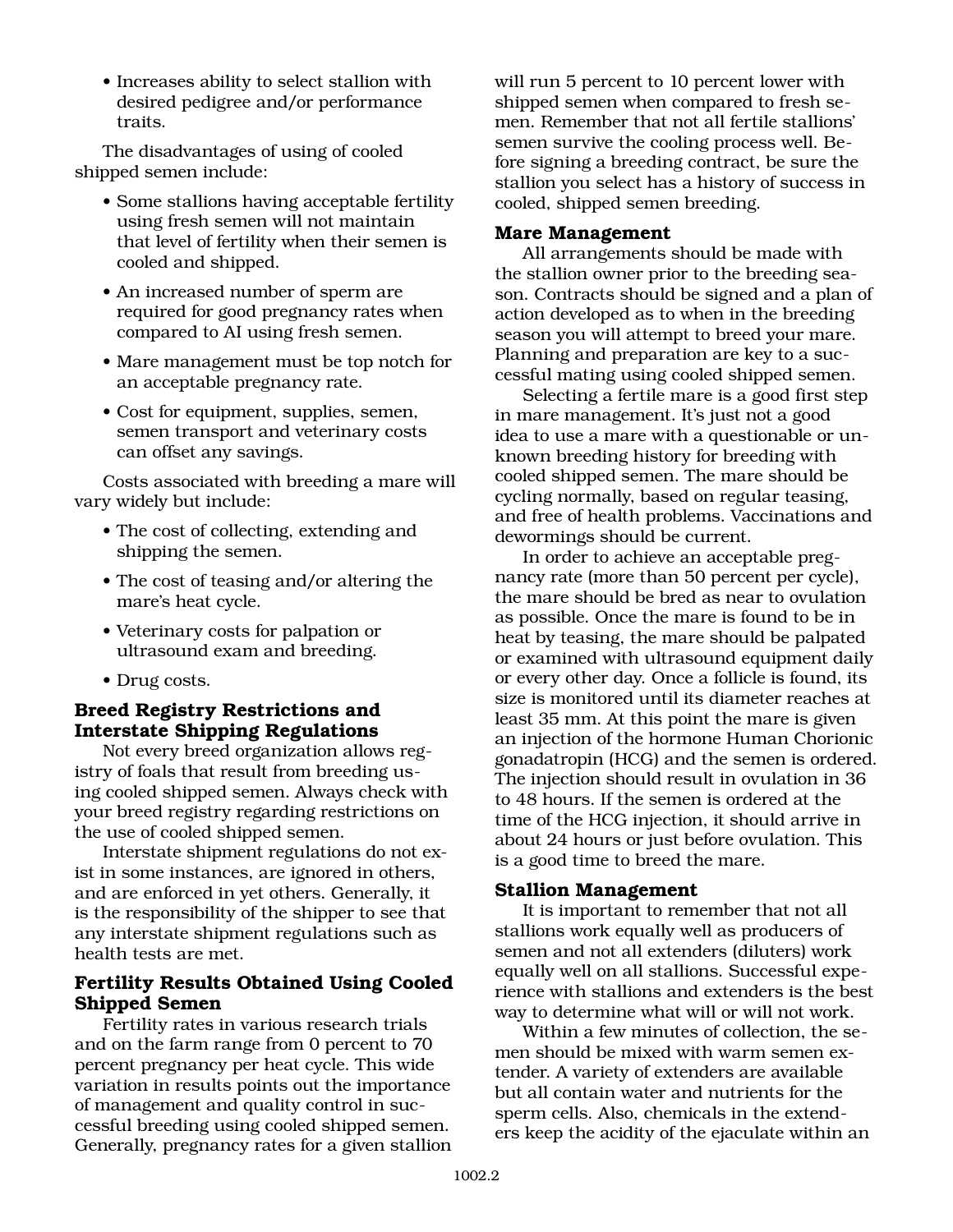| <b>Product</b>               | <b>Antibiotic Choices</b>                                                                                                   | <b>Source</b>                                                                                       |
|------------------------------|-----------------------------------------------------------------------------------------------------------------------------|-----------------------------------------------------------------------------------------------------|
| E-Z Mixin<br>$E-Z$ Mixin - K | • Polymixin B sulfate<br>• Polymixin B sulfate<br>+ amikacin sulfate                                                        | <b>Animal Reproduction Systems</b><br>14395 Ramona Avenue<br>Chino, CA 91710<br>$(714)$ 597-4889    |
| Kenney Extender              | • No antibiotics                                                                                                            | Hamilton-Thorne Research<br>30A Cherry Hill Drive<br>Danvers, MA 01923<br>(800) 323-0503            |
| Kenney Extender              | • No antibiotics<br>• Polymixin B sulfate<br>$\bullet$ Gentamicin sulfate<br>• Potassium penicillin G<br>+ amikacin sulfate | Har-Vet, Inc.<br>228 South McKay Avenue<br>Spring Valley, WI 54767<br>$(800) 872 - 7741$            |
| Skim Milk Extender           | • No antibiotics<br>$\bullet$ Gentamicin sulfate<br>$\bullet$ Amikacin sulfate<br>$\bullet$ Ticarcillin                     | Lane Manufacturing Co.<br>2075 South Valentia St.<br>Unit C<br>Denver, CO 80231<br>$(800)$ 777-2603 |

**Table 1. Commercially-Available Equine Seminal Extenders and Sources**

acceptable range. Finally, most extenders contain antibiotics to limit the growth of bacteria during storage. A list of sources of horse semen extenders is provided in Table 1.

The volume of extender to be added varies with the number of sperm cells in the ejaculate. Sperm cells can be counted using several systems. This process is best done with each collection but can be done periodically. Semen extenders are added so that the final solution contains 25 to 50 million cells per cc. The percent alive can be estimated using a light microscope.

The number of sperm necessary for acceptable pregnancy is about 500 million live cells. Experience will show what percentage of the stallion's sperm are still alive 24 hours after collection and cooling. Typically, about one-half of a stallion's sperm will still be alive at 24 hours. Therefore, at least one billion cells are shipped in a volume of 20 to 150 cc of extended semen.

An example of the calculations used follows:

- Volume  $=$  50 cc
- Concentration = 150 million/cc
- Percent alive at 24 hours = 50%
- Total sperm =  $50 \times 150 = 7,500,000,000$ cells in 50 cc
- 7,500,000,000 ) 37,500,000 = 200 cc of extender to add
- Add 200 cc extender = 37,500,000 cells/cc
- Need 500,000,000 alive at 24 hours, so send 1 billion total cells
- 1,000,000,000 ) 37,500,000 = 26.6 cc.

Calculations often are not done each collection and sending more than the minimum is OK.

Perhaps the most common shipping container used is the Hamilton-Thorne Equitainer. These units cost between \$200-\$300 but are reusable, durable and proven. Disposable shipping containers are less costly (\$25.00) but keep semen at refrigerator temperature for shorter periods of time.

**Table 2. Chilled Semen Shipping Containers**

| Bio-flite                         | Anaheim, CA<br>92807    | $(714)$ 921-2398 |
|-----------------------------------|-------------------------|------------------|
| $MP \& J$<br>Associates           | Des Moines, IA<br>54310 | (800) 279-7054   |
| Expectafoal                       | Parker, CO<br>80134     | $(303)$ 341-2268 |
| Hamilton-Thorne<br>Research, Inc. | Beverly, MA             | (800) 367-0266   |
| Lane<br>Manufacturing             | Denver, CO              | (800) 777-2603   |

Whatever the system used, it is important to follow the manufacturer's instructions. After packaging, the semen is shipped by reputable carrier so that it arrives at the mare's farm in 24 hours.